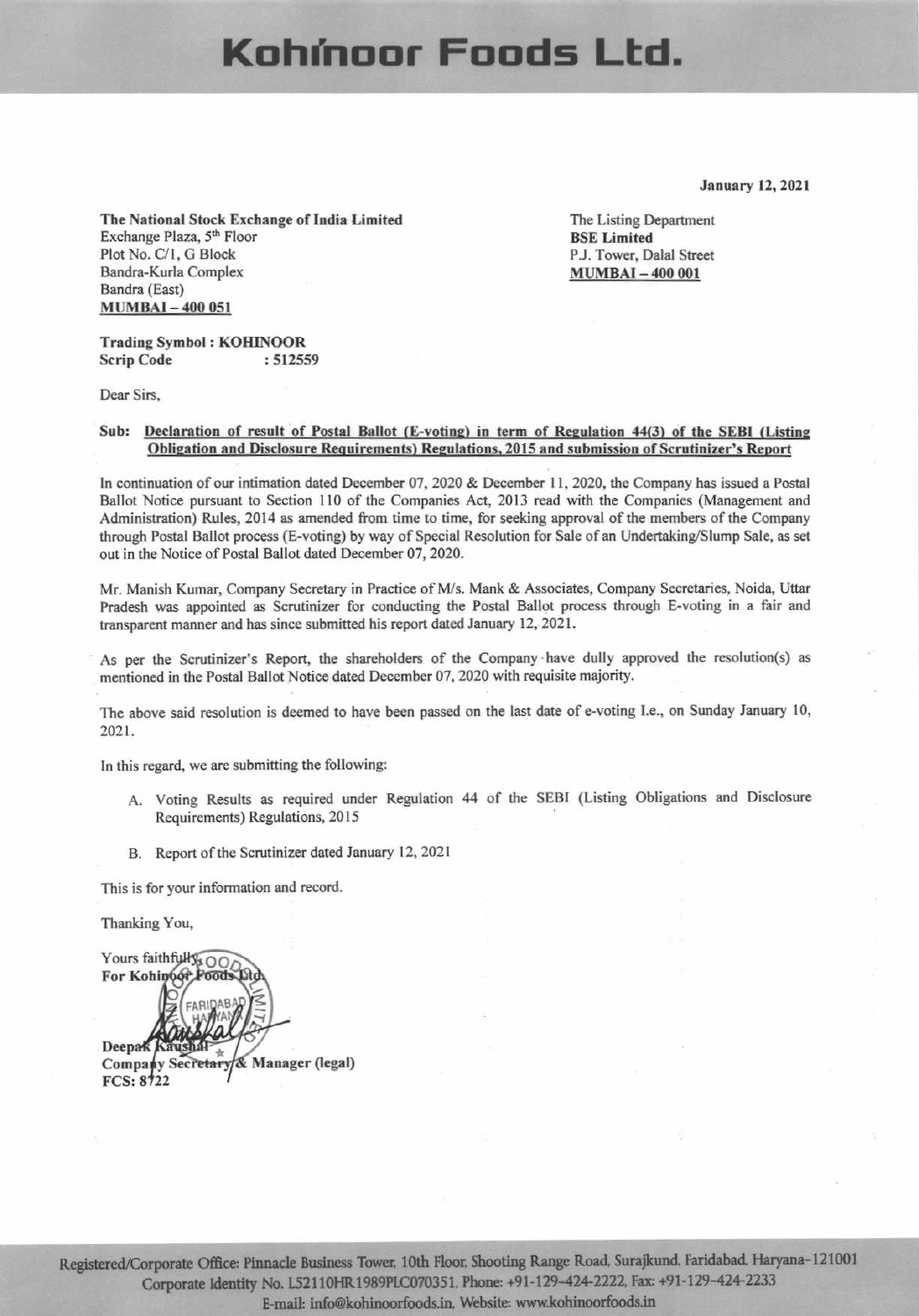# <u>POSTAL BALLOT THROUGH E-VOTING OF KOHINOOR FOODS LIMITED<br>VOTING RESULTS</u>

| Name of the Company                                                           | Kohinoor Foods Limited                 |                |  |
|-------------------------------------------------------------------------------|----------------------------------------|----------------|--|
| <b>Type of Meeting</b>                                                        | Postal Ballot through e-voting         |                |  |
| Last date of e-voting                                                         | January 10, 2021                       |                |  |
| Date of declaration of voting results                                         | January 12, 2021                       |                |  |
| Total Number of Shareholders as on the<br>record date i.e., November 20, 2020 | 27599                                  |                |  |
| Number of Shareholders present in the                                         | Promoters and<br><b>Promoter Group</b> | Public         |  |
| Meeting either in person or through proxy:                                    | Not Applicable                         | Not Applicable |  |
| No. of Shareholders attended the meeting                                      | Promoters and<br><b>Promoter Group</b> | Public         |  |
| through Video Conferencing:                                                   | Not Applicable                         | Not Applicable |  |

Details of the Agenda & Results of the Meeting

| <b>Resolution Required (Ordinary/Special)</b> Special |                                |  |  |
|-------------------------------------------------------|--------------------------------|--|--|
| <b>Mode of Voting</b>                                 | Postal Ballot through e-voting |  |  |

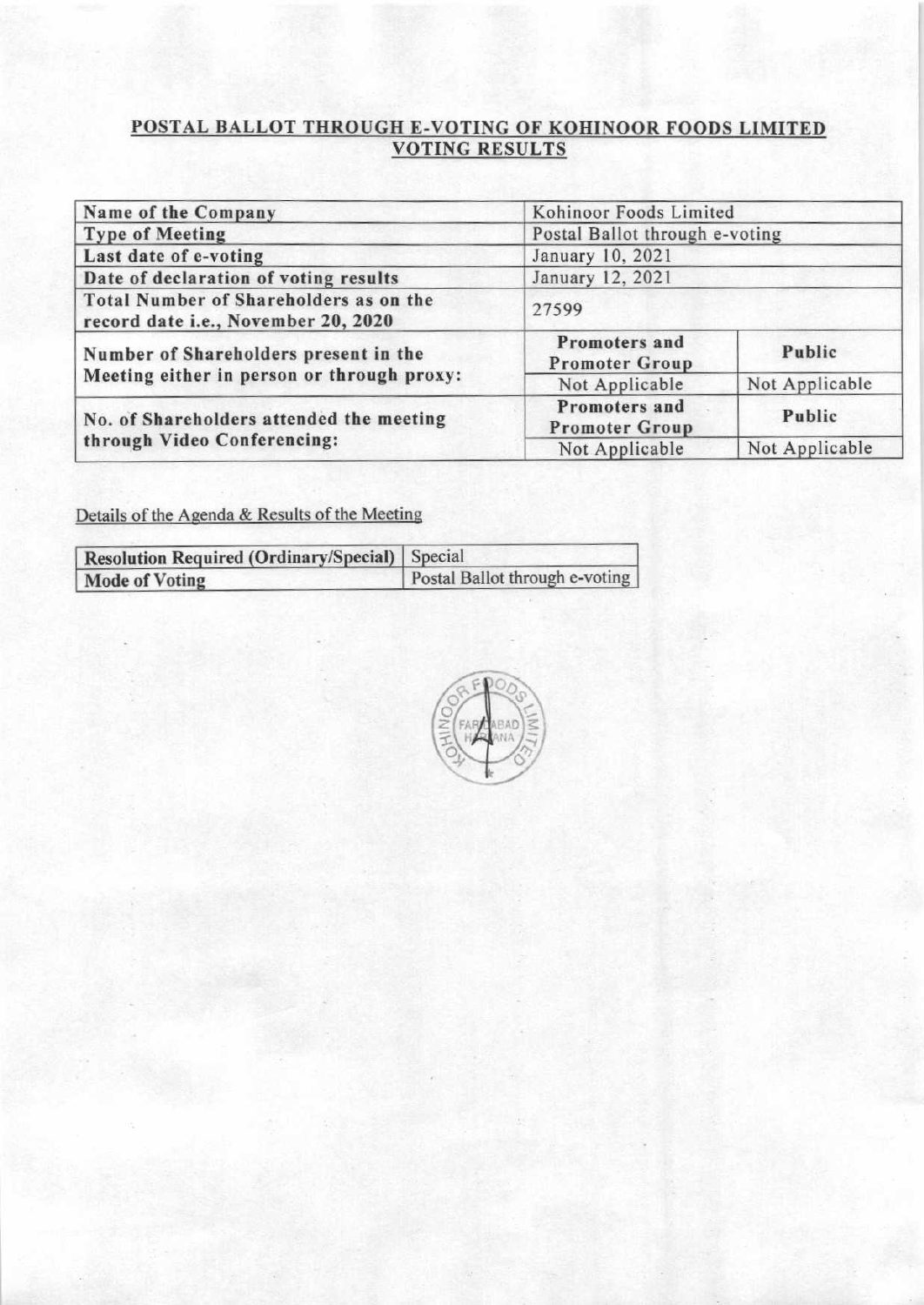### Agenda Wise disclosure:

|                                                                                                                            |                                         |          |                | <b>Resolution (1)</b>                                                                                                     |              |              |                          |                          |
|----------------------------------------------------------------------------------------------------------------------------|-----------------------------------------|----------|----------------|---------------------------------------------------------------------------------------------------------------------------|--------------|--------------|--------------------------|--------------------------|
| Resolution required: (Ordinary / Special)                                                                                  |                                         |          |                | Special<br>No<br>TO APPROVE SELL/ TRANSFER DISPOSE OFF THE COMPANY'S<br>INVESTMENT IN M/S INDO EUROPEAN FOODS LIMITED, UK |              |              |                          |                          |
| Whether promoter/promoter group are<br>interested in the agenda/resolution?<br><b>Description of resolution considered</b> |                                         |          |                |                                                                                                                           |              |              |                          |                          |
|                                                                                                                            |                                         |          | Category       |                                                                                                                           |              |              |                          |                          |
|                                                                                                                            |                                         | (1)      | (2)            | $(3)=[(2)/(1)$<br>$)]*100$                                                                                                | (4)          | (5)          | $(6)=[(4)/(2)]$ *<br>100 | $(7)=[(5)/(2)]$ *<br>100 |
|                                                                                                                            | <b>E-Voting</b>                         |          | 18266650       | 90.3161                                                                                                                   | 18266650     | 0            | 100.0000                 | 0.0000                   |
| Promote<br>r and                                                                                                           | Poll                                    | 20225240 | $\mathbf{0}$   | 0.0000                                                                                                                    | 0            | $\mathbf{0}$ | 0                        | $\bf{0}$                 |
| Promote<br>r Group                                                                                                         | <b>Postal Ballot (if</b><br>applicable) |          | $\mathbf{0}$   | 0.0000                                                                                                                    | $\mathbf{0}$ | $\mathbf{0}$ | $\bf{0}$                 | $\mathbf{0}$             |
|                                                                                                                            | <b>Total</b>                            | 20225240 | 18266650       | 90.3161                                                                                                                   | 18266650     | 0            | 100.0000                 | 0.0000                   |
|                                                                                                                            | <b>E-Voting</b>                         |          | 0              | 0.0000                                                                                                                    | 0            | 0            | $\Omega$                 | $\mathbf{0}$             |
| Public-                                                                                                                    | Poll                                    | 128501   | $\overline{0}$ | 0.0000                                                                                                                    | 0            | 0            | $\mathbf{0}$             | $\mathbf{0}$             |
| Instituti<br>ons                                                                                                           | <b>Postal Ballot (if</b><br>applicable) |          | 0              | 0.0000                                                                                                                    | $\mathbf{0}$ | 0            | $\bf{0}$                 | $\bf{0}$                 |
|                                                                                                                            | <b>Total</b>                            | 128501   | $\mathbf{0}$   | 0.0000                                                                                                                    | $\Omega$     | $\Omega$     | 0.0000                   | 0.0000                   |
|                                                                                                                            | <b>E-Voting</b>                         |          | 29519          | 0.1766                                                                                                                    | 24985        | 4534         | 84.6404                  | 15.3596                  |
| Public-<br><b>Non</b><br>Instituti<br>ons                                                                                  | Poll                                    | 16717789 | $\Omega$       | 0.0000                                                                                                                    | $\mathbf 0$  | $\mathbf{O}$ | $\bf{0}$                 | $\mathbf{0}$             |
|                                                                                                                            | <b>Postal Ballot (if</b><br>applicable) |          | $\mathbf{0}$   | 0.0000                                                                                                                    | $\Omega$     | $\mathbf{0}$ | $\bf{0}$                 | $\Omega$                 |
|                                                                                                                            | <b>Total</b>                            | 16717789 | 29519          | 0.1766                                                                                                                    | 24985        | 4534         | 84.6404                  | 15.3596                  |
| Total                                                                                                                      | <b>Total</b>                            | 37071530 | 18296169       | 49.3537                                                                                                                   | 18291635     | 4534         | 99.9752                  | 0.0248                   |
|                                                                                                                            |                                         |          |                | Whether resolution is Pass or Not.                                                                                        |              |              |                          | Yes                      |

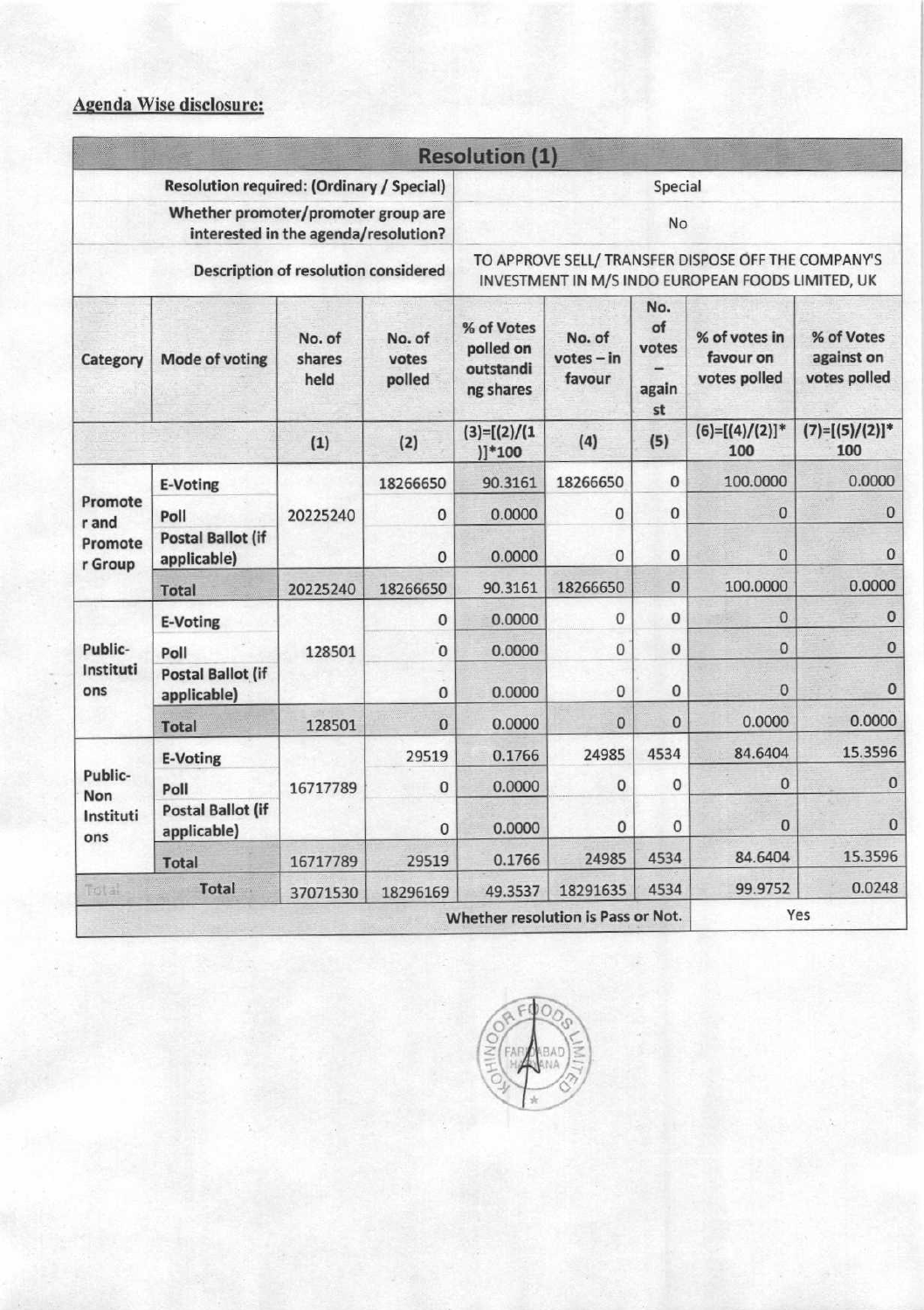|                                                                                                                     |                                         |          |                                                                                                                                      | <b>Resolution (2)</b>              |              |              |                          |                          |
|---------------------------------------------------------------------------------------------------------------------|-----------------------------------------|----------|--------------------------------------------------------------------------------------------------------------------------------------|------------------------------------|--------------|--------------|--------------------------|--------------------------|
| Resolution required: (Ordinary / Special)                                                                           |                                         |          | Special                                                                                                                              |                                    |              |              |                          |                          |
| Whether promoter/promoter group are<br>interested in the agenda/resolution?<br>Description of resolution considered |                                         |          | No<br>TO APPROVE SELL/ TRANSFER DISPOSE OFF THE COMPANY'S<br>PROCESSING UNIT- FOOD FACTORY SITUATED AT BAHALGARH<br>(HARYANA)-131021 |                                    |              |              |                          |                          |
|                                                                                                                     |                                         |          |                                                                                                                                      |                                    |              |              |                          | Category                 |
|                                                                                                                     |                                         | (1)      | (2)                                                                                                                                  | $(3)=[(2)/(1)$<br>$)]*100$         | (4)          | (5)          | $(6)=[(4)/(2)]$ *<br>100 | $(7)=[(5)/(2)]$ *<br>100 |
|                                                                                                                     | <b>E-Voting</b>                         |          | 18266650                                                                                                                             | 90.3161                            | 18266650     | $\mathbf 0$  | 100.0000                 | 0.0000                   |
| Promote<br>r and<br>Promote<br>r Group                                                                              | Poll                                    | 20225240 | 0                                                                                                                                    | 0.0000                             | $\bf{0}$     | $\pmb{0}$    | 0                        | $\bf{0}$                 |
|                                                                                                                     | <b>Postal Ballot (if</b><br>applicable) |          | $\mathbf{0}$                                                                                                                         | 0.0000                             | $\mathbf{0}$ | $\bf{0}$     | $\mathbf{0}$             | $\mathbf{0}$             |
|                                                                                                                     | <b>Total</b>                            | 20225240 | 18266650                                                                                                                             | 90.3161                            | 18266650     | $\bf{0}$     | 100.0000                 | 0.0000                   |
|                                                                                                                     | <b>E-Voting</b>                         |          | 0                                                                                                                                    | 0.0000                             | 0            | 0            | 0                        | $\mathbf{0}$             |
| Public-                                                                                                             | Poll                                    | 128501   | 0                                                                                                                                    | 0.0000                             | 0            | $\mathbf{0}$ | $\bf{0}$                 | $\bf{0}$                 |
| Instituti<br>ons                                                                                                    | <b>Postal Ballot (if</b><br>applicable) |          | $\mathbf{0}$                                                                                                                         | 0.0000                             | $\mathbf{0}$ | 0            | 0                        | $\Omega$                 |
|                                                                                                                     | <b>Total</b>                            | 128501   | 0                                                                                                                                    | 0.0000                             | $\bf{0}$     | 0            | 0.0000                   | 0.0000                   |
| Public-<br>Non<br>Instituti<br>ons                                                                                  | <b>E-Voting</b>                         |          | 29419                                                                                                                                | 0.1760                             | 24535        | 4884         | 83.3985                  | 16.6015                  |
|                                                                                                                     | Poll                                    | 16717789 | $\mathbf 0$                                                                                                                          | 0.0000                             | 0            | $\circ$      | $\pmb{0}$                | $\mathbf{0}$             |
|                                                                                                                     | <b>Postal Ballot (if</b><br>applicable) |          | 0                                                                                                                                    | 0.0000                             | $\mathbf 0$  | $\bf{0}$     | $\mathbf{0}$             | $\bf{0}$                 |
|                                                                                                                     | <b>Total</b>                            | 16717789 | 29419                                                                                                                                | 0.1760                             | 24535        | 4884         | 83.3985                  | 16.6015                  |
| $T = 3$                                                                                                             | <b>Total</b>                            | 37071530 | 18296069                                                                                                                             | 49.3534                            | 18291185     | 4884         | 99.9733                  | 0.0267                   |
|                                                                                                                     |                                         |          |                                                                                                                                      | Whether resolution is Pass or Not. |              |              |                          | Yes                      |